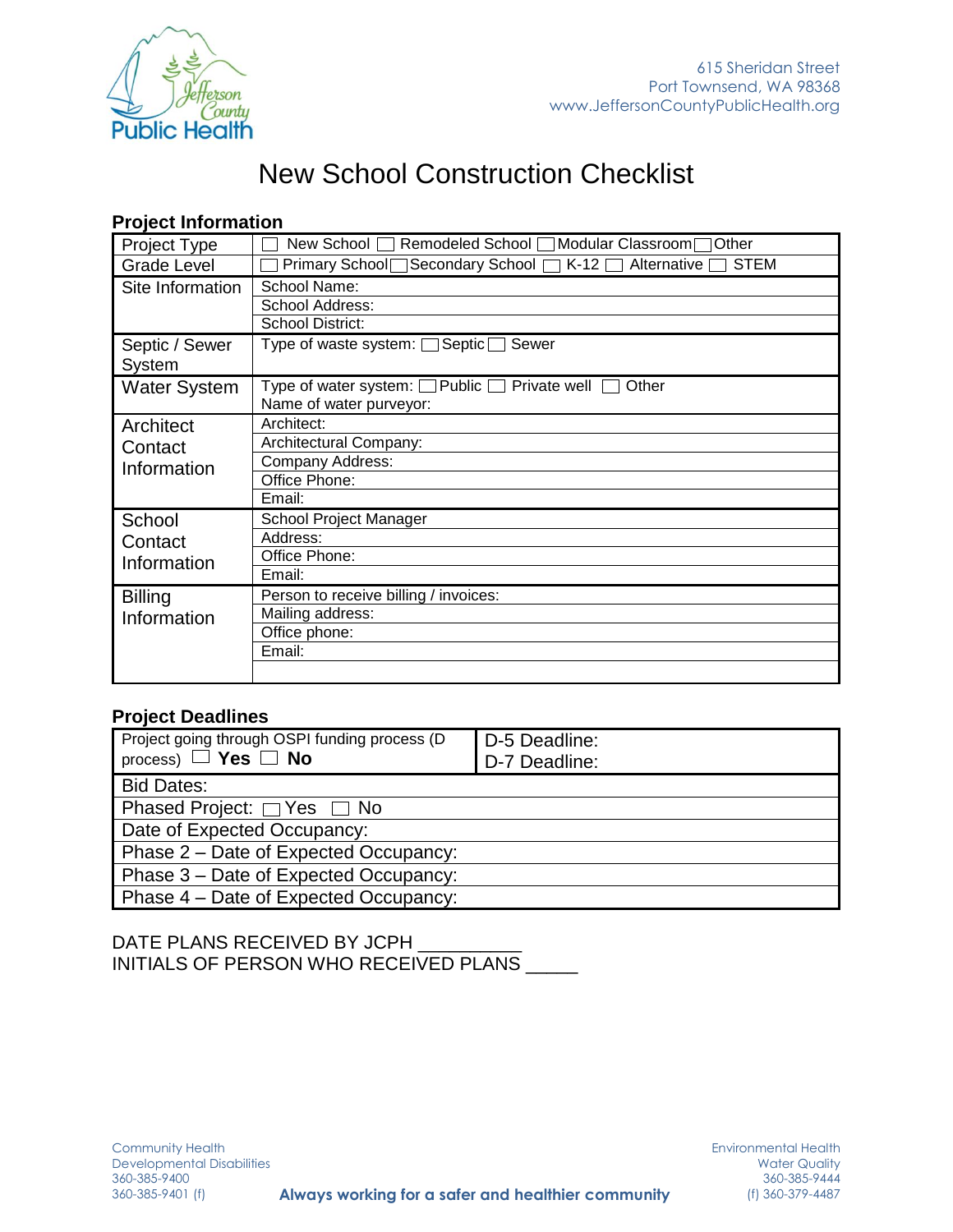## **Project Submittal Requirements**

#### **Site Review**

Submittal must include a site sound level survey unless waived by Jefferson County Public Health **General Review**

Submittal must include a letter from the architect or relocatable / portable classroom manufacturer stating:

*The drawings and specifications for this project are designed in accordance with the following sections of the State Board of Health Primary and Secondary School Regulations, Chapter 246-366 WAC:*

| WAC 246-366-080 | Ventilation                |
|-----------------|----------------------------|
| WAC 346-366-090 | Heating                    |
| WAC 246-366-100 | <b>Temperature Control</b> |
| WAC 246-366-110 | Sound Control              |
| WAC 246-366-120 | Lighting                   |

Submittal must also include a letter from the architect or engineer stating that the building ventilation system is designed in compliance with the International Mechanical Code and ASHRAE Standard 62.1 unless waived by Jefferson County Public Health (does not apply to portable classrooms). Sample verbiage:

> *The drawings and specifications for this project are designed in accordance with the most current versions of the International Mechanical Code (IMC) and ASHRAE Standard 62.1 Ventilation for Acceptable Indoor Air Quality.*

### **Project Includes / Impacts: (check all that apply)**

| Septic / Sewer System - Impacts must be shown in submittal                                                                                                                                                                                                                       |
|----------------------------------------------------------------------------------------------------------------------------------------------------------------------------------------------------------------------------------------------------------------------------------|
| Water System - Impacts must be shown in submittal                                                                                                                                                                                                                                |
| Food Service (e.g. cafeteria, concession stands, espresso, DECA, etc changes or additions)<br>Submittal must include Food Establishment Plan Review from Jefferson County Public Health<br>http://jeffersoncountypublichealth.org/pdf/2016FullServiceEstablishmentGuidelines.pdf |
| <b>Science</b> – Emergency equipment changes or additions must be shown in the plans submitted<br>for review. Submittal must include proposed chemical inventory and equipment specifications.                                                                                   |
| Art and Shop - Equipment changes or additions must be shown in the plans submitted for<br>review. Submittal must include proposed chemical inventory and equipment specifications.                                                                                               |
| Playgrounds (includes new and/or relocated equipment).<br>Submittal must include a completed Playground Plan Review Information Form. Copies can be<br>obtained from Jefferson County Public Health                                                                              |
| <b>Other</b><br>General Classroom<br>Gymnasium / Locker rooms   Restrooms   Modular / Portable<br>Ventilation upgrades $\Box$ Other: (please specify)<br>Lighting upgrades $\Box$                                                                                                |